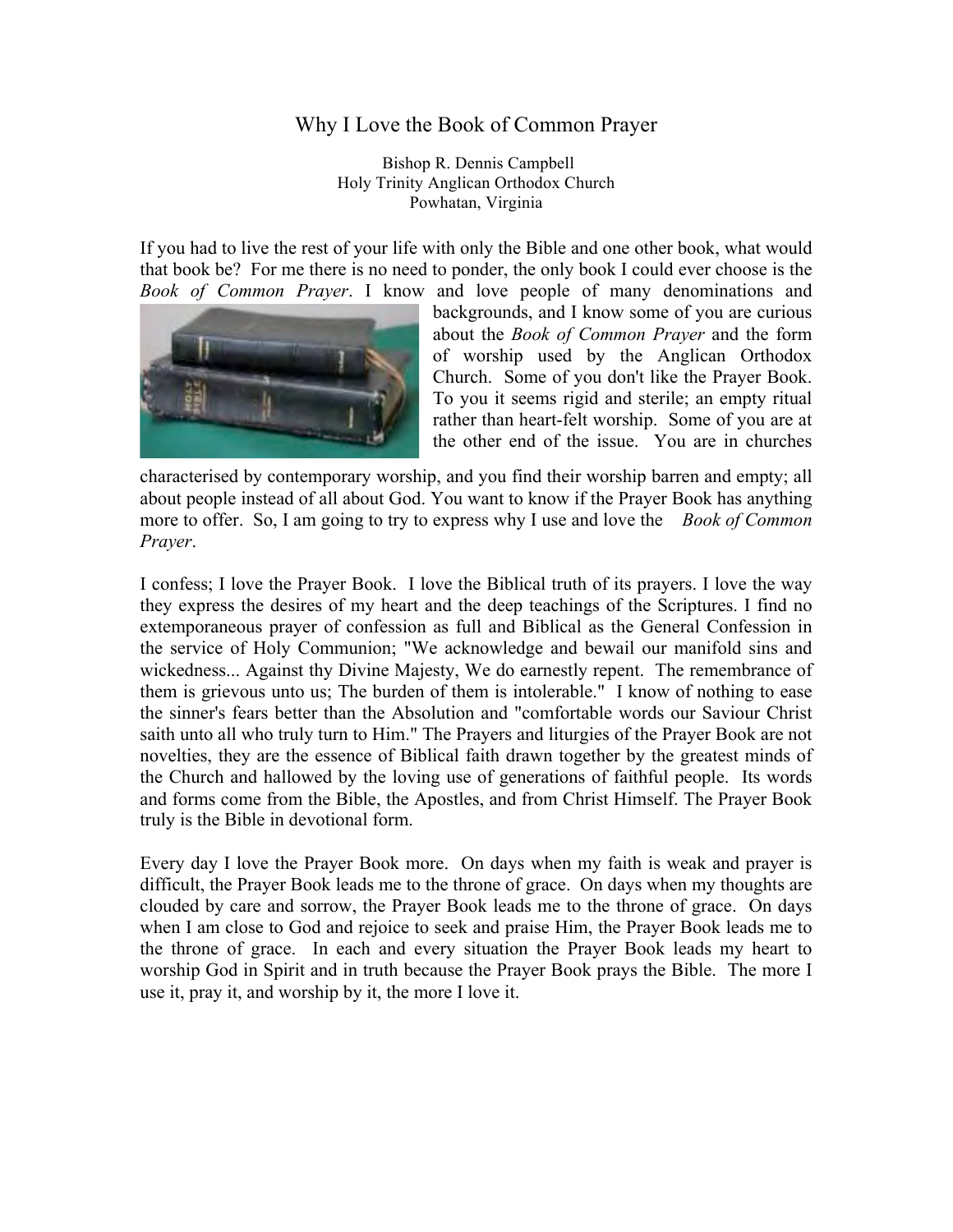Any serious reading of the Bible shows worship characterised by reverence and awe.

There is joy and feeling in worship, but always combined with reverence. It never has a party or entertainment feel to it. Biblical worship is so much like the rest of the Christian life that it is almost like a portrait of it, for it captures and expresses the essence of following Christ. It never calls God to change to accommodate our likes or tastes or values. It always calls us to change to accommodate His. It never calls God to please us; it always calls us to please Him. The Prayer Book leads us into those things that please God. I love the Prayer Book because it is Biblical. I love the Prayer Book because I know when I have worshiped by its prayers and liturgies I have worshiped God as He wants to be worshiped. I love the Prayer Book because the Prayer Book is not about me, it is about God.



It is my desire to help you love it too, and to love it

more and more each day and week. I hope that as you continue to grow in Biblical faith, and in the knowledge of Biblical teachings, you will grow to love the way the Prayer Book expresses the Bible in prayer and worship. In other words, my hope is that you will love God more and worship Him more fully through the Prayer Book. The Prayer Book leads us into the Bible, and the Bible leads us into God.  **Thomas Cranmer (1489-1556)** nue to grow in Biblical

 $+ + + + + + +$ 

Jan Karon's Mitford books are runaway best sellers. What makes her books unique is that they tell the story of a small town minister and his work among the people of the fictional town of Mitford, North Carolina. According to a reviewer, the books are "filled to the brim with the mysteries and miracles that make everyday life worth living." The minister's name is Timothy Kavanagh, rector of Lord's Chapel, and aside from the humor and plot of the books, the most outstanding thing about Rev. Kavanagh is his orthodoxy. He believes, teaches, and lives the Bible. No new doctrines or practices appear in his church, simply the old, old story of salvation by grace through faith in Christ.

A second notable feature of the books is the beautiful liturgy of the *Book of Common Prayer*. In *Out to Canaan* Ms. Karon recounts a worship service according to this liturgy. The people of Mitford, like real people, have faced their trials and sorrows, as well as their blessing and joys of life. The writer gives some of their thoughts and feelings as they unite their hearts and voices in the service. "She felt the words enter her aching [soul] like balm." "He found the words of the prayer beautiful. They made him feel hopeful and closer to the Lord." Deeply moved by the prayers, one lady is "unable to keep the tears back," while another rejoices "at how she'd come to be kneeling in this place." Still another, feeling strengthened by God in answer to the prayers, begins to feel she may be able to live more of fully the life of faith in Christ. As the prayers continue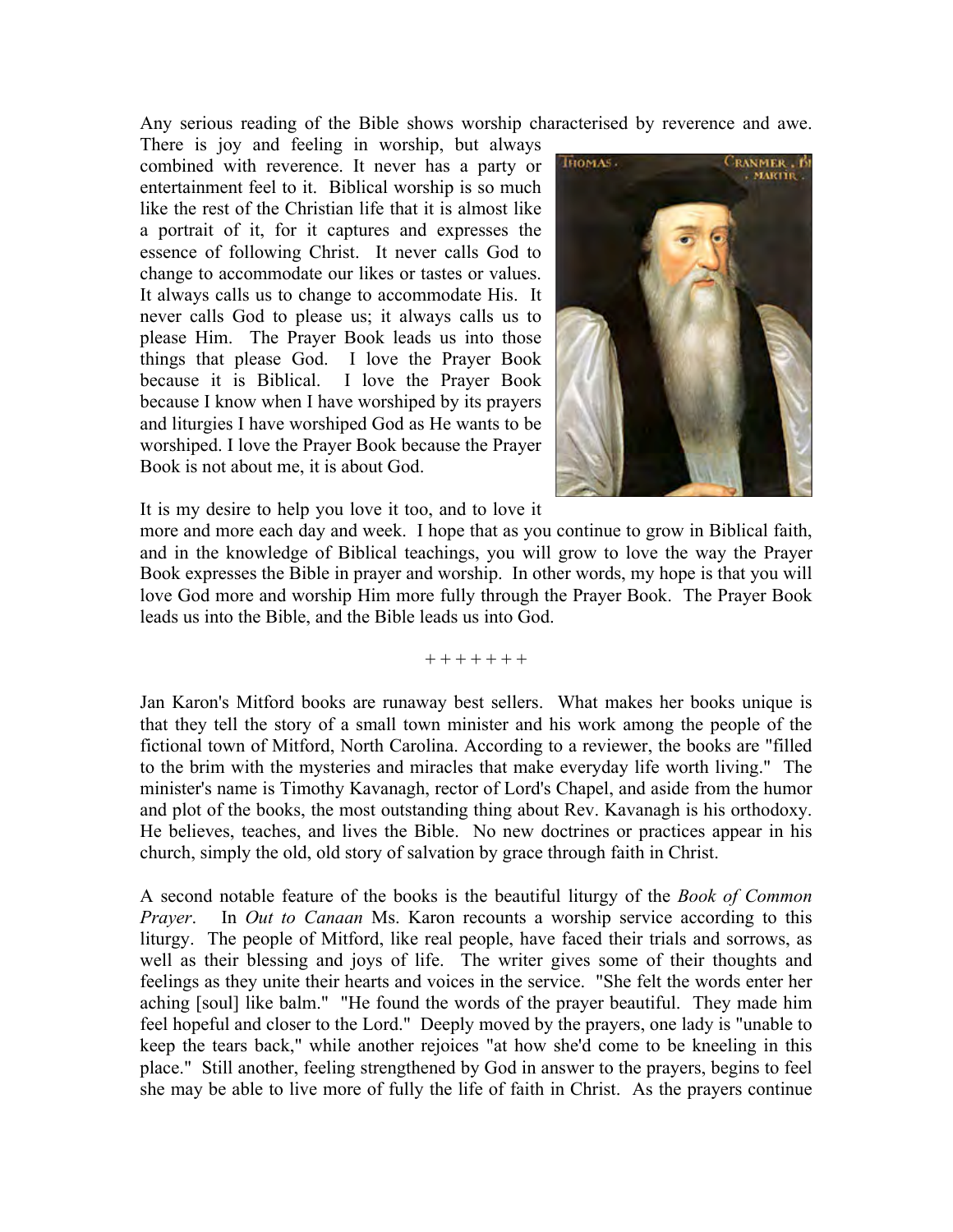the rector feels his spirit moved toward the people, who also feel moved toward one another and toward God. Their sense of having been drawn into God is expressed profoundly and simply; "'Amen!' they said in unison."

While the worship and worshipers in this event are fictional, they must convey something of the author's thoughts and feelings about the Prayer Book. They certainly convey mine. Like her characters, the words enter my soul like balm. I find them beautiful and moving. I find them drawing me closer to God and strengthening me for the Christian life. My heart is moved toward the congregation, as I hope the congregation is moved toward me, and, together, we are all drawn into the loving wonder of God.

+ + + + + + +



The *Book of Common Prayer* has literally led millions of people into Biblical faith and worship. Its annual cycle of prayer and Bible readings, leads us into the deep things of God in an orderly way that deepens our understanding and faith.

The Prayer Book also helps us avoid errors in faith and practice. Rather than abandoning us to find our way through the Bible alone, the prayers and readings guide us into the Word and

establish us in the faith once delivered to the saints. All people have a tendency to go astray. This is as true in matters of doctrine and worship as it is in morality, and many have fallen into error by following their own imaginations or the ever changing trends of pop church. The Prayer Book keeps us grounded in the truth by guiding our thoughts and our worship into that taught in the Bible and believed by the Church from the beginning.

+ + + + + + +

The primary question about any form of worship is; is it Biblical? In regard to the Prayer Book, the answer is a resounding, "Yes!" One of the first things people notice about the Prayer Book liturgies is the abundance of Scripture in them. There are at least three readings from the Bible at every service, and almost every word of the service comes from the Bible through direct quotations, indirect quotations, or paraphrases. The Prayer Book contains so much Bible it has been called the Bible in devotional form. To ask, "Is it Biblical?" however, means primarily, "Is it in accordance with the *meaning* and *intent*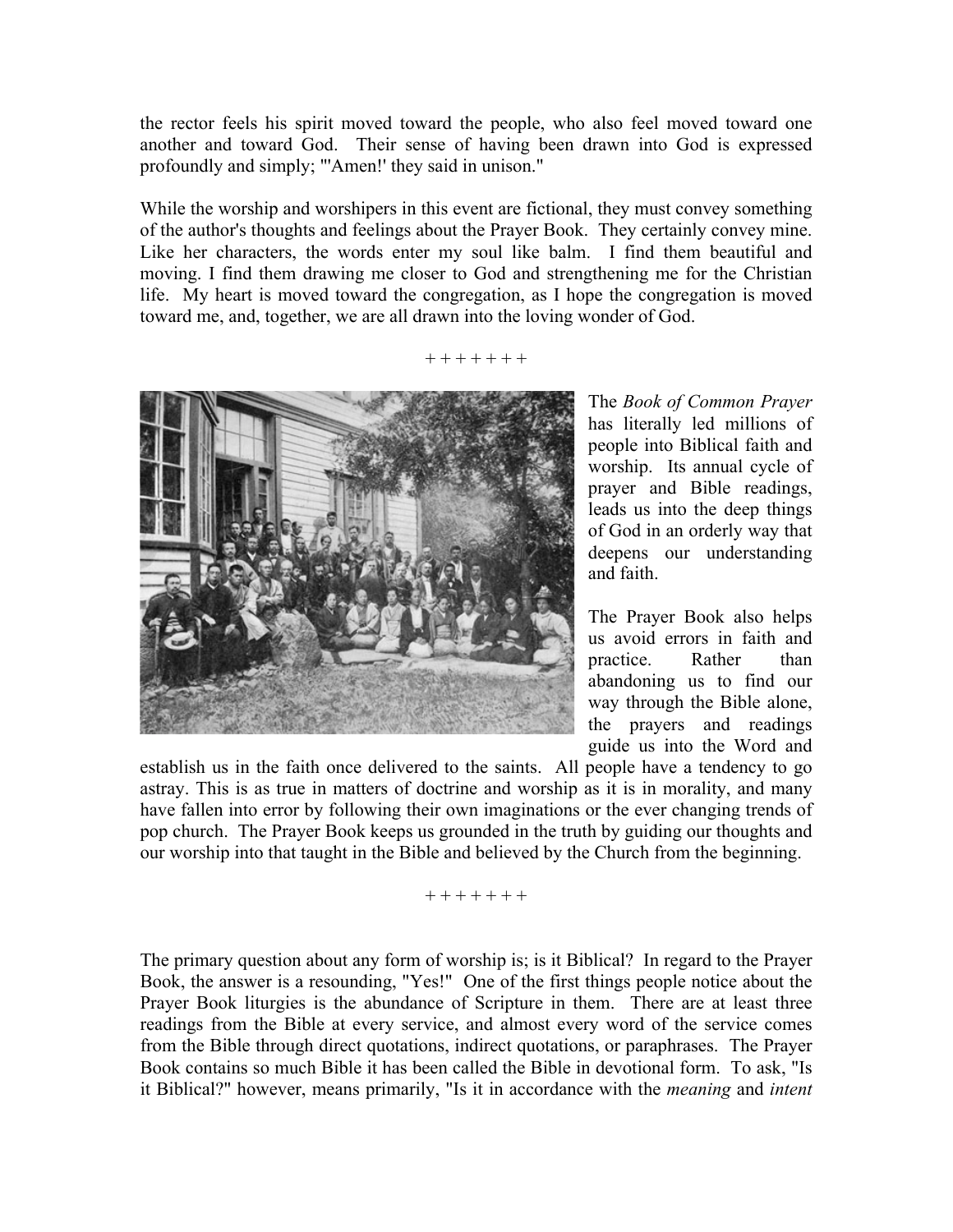of the Bible?" Again, the answer is a resounding, "Yes!" The Prayer Book expresses the faith and message of the Bible. The ideas and doctrines found in it are those found in the Bible itself.

Equally important, the Prayer Book continues to worship as Christ and the early Church worshiped. Any un-biased reading of the Bible shows that the New Testament Church worshiped liturgically. The first Christians were Jews, nurtured in the liturgy of the Temple and Synagogue for generations upon generations. When the New Testament Church began to meet apart from the Temple and Synagogue, it took the Jewish pattern and liturgy with it. In essence, the early Church was a "Christian" Synagogue.



**John Newton (1725-1807) Anglican Minister, author of "Amazing Grace"**



This has serious ramifications for those who say they believe the Bible, and want to follow it in all things. The worship of the Bible is liturgical. It is not spontaneous, extemporaneous, or left to the imaginations and creativity of people. To transform it from liturgical to spontaneous is to turn it from the adoration of God to the enhancement of man, and from serving God to pleasing people. An objective look at current trends in worship confirms that this is exactly what is happening in the contemporary church. The music, the architecture, and the mode of dress are becoming increasingly preoccupied with "reaching people" rather than reaching God. By contrast, the Bible places people in the background and

makes worship all about God. The Prayer Book follows the Bible. **English Social Reformer**

+ + + + + + +

In 1549 England was steeped in paganism and superstition. Officially a "Christian nation" Henry VIII typifies the darkness that pervaded the land. Many people were truly Christian believers, but most were Christian in name only. Living their lives in ignorance of and indifference to the essence of the Christian faith, they knew neither Christian doctrine nor Christian worship.

The Bible came into this darkness as light from Heaven. The Reformation was a rediscovery of the Bible, and a return to the Bible as the authority for faith and practice. It was a Great Awakening, turning the hearts of thousands to Christ. The Bible was translated into English, a feat accomplished by much sacrifice, suffering, and death. Its culmination is the great Authorised Version, known today



as the King James Version.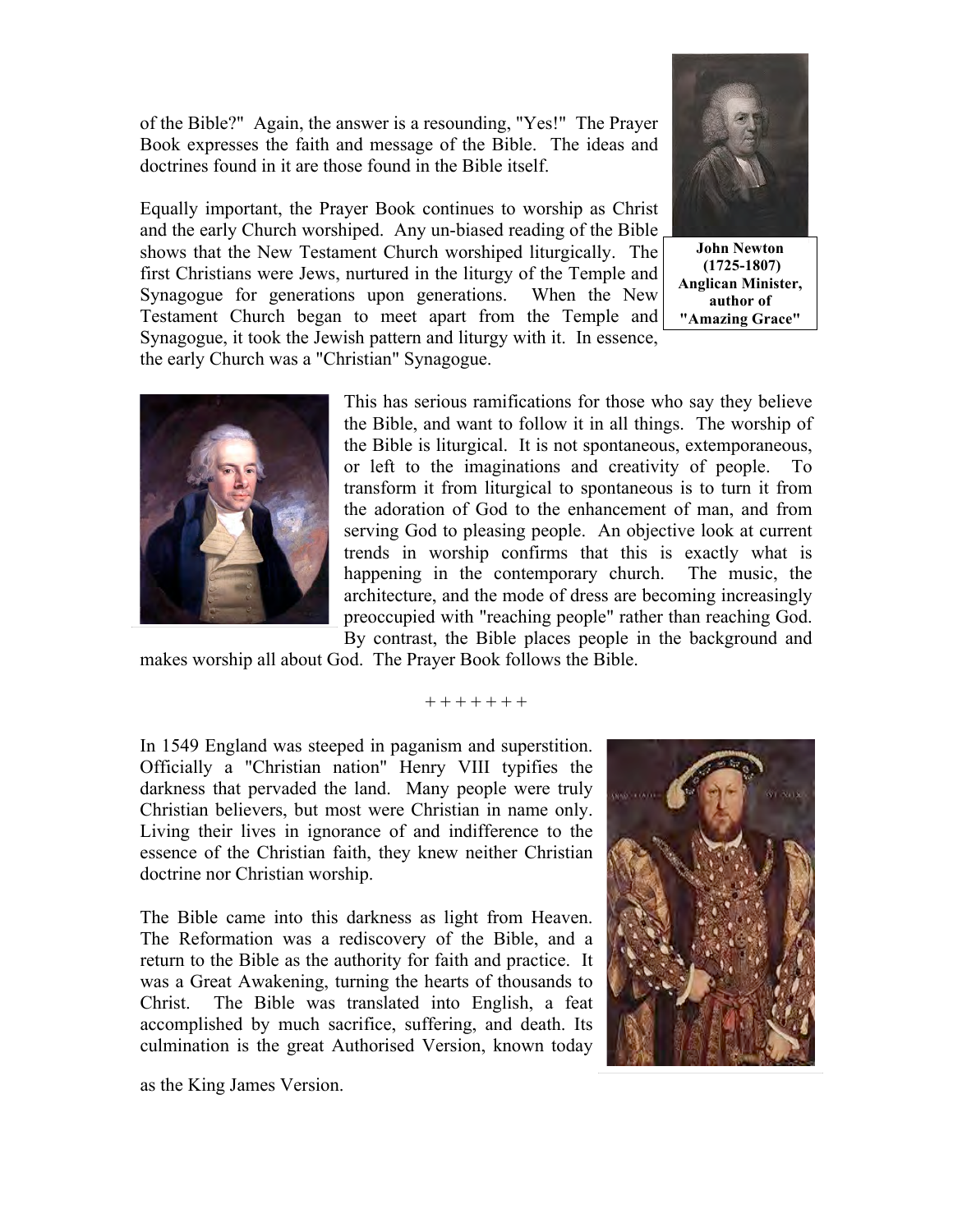The Book of Common Prayer greatly aided England's return to Biblical Christianity. It swept away generations of accumulated errors and pomp, and it restored worship to its Biblical purity. Its liturgies led people into the essence of Biblical faith daily through



Morning and Evening Prayer. It put the Bible back into the hands of the people through its cycle of prayer and daily Scripture readings. It accomplished these things not by creating novel ideas and practices, but by returning to the faith and worship of the New Testament. The Prayer Book reached back into 1500 years of Christian worship, removed layers of accumulation, and led the people back to the Bible.

Western culture today faces a situation very similar to that of England and Europe prior to the Reformation. Our culture is sinking back into the morass of paganism. Christian values are ridiculed, and Christian people are being constantly exposed to pagan ideas and values. Consequently, Christians are becoming paganised. We have reached the point where most Christians no longer know what the Bible

says about doctrine, values, morality, or worship. We need another Great Awakening. We need another Reformation. We need to have our ideas, values, and theology reformed by the Bible. Just as the Prayer Book helped lead our ancestors back to the Bible, it can help lead the contemporary Church back too, if we let it.

## + + + + + + +

One of the things I love about the Prayer Book is the sense of historical connection it

fosters. In its pages I walk and pray with those who have walked and prayed before me. The *Book of Common Prayer* was first published in English in 1549, but its pages did not produce a new way of worship. Its forms and words have guided the Church through the ages, from the time of Christ to this very moment. In the Prayer Book I am connected to the Apostles and early Church, the Coliseum, the catacombs, and the Councils. I am walking in the footprints of Paul, Mary, Peter, Martha, Augustine and Columba. In 1549 the Reformation was



**Ancient Ruins in Ephesus**

making its way to the shores of Britannia, so I know that in the Prayer Book's pages I am connected to those who brought the Reformation to the English speaking people. Many of the Reformers sacrificed their lives to give Biblical faith and worship to us. In the Prayer Book I share their prayers, and even their very words. I walk in the footprints of Thomas Cranmer, Hugh Latimer, and Nicholas Ridley.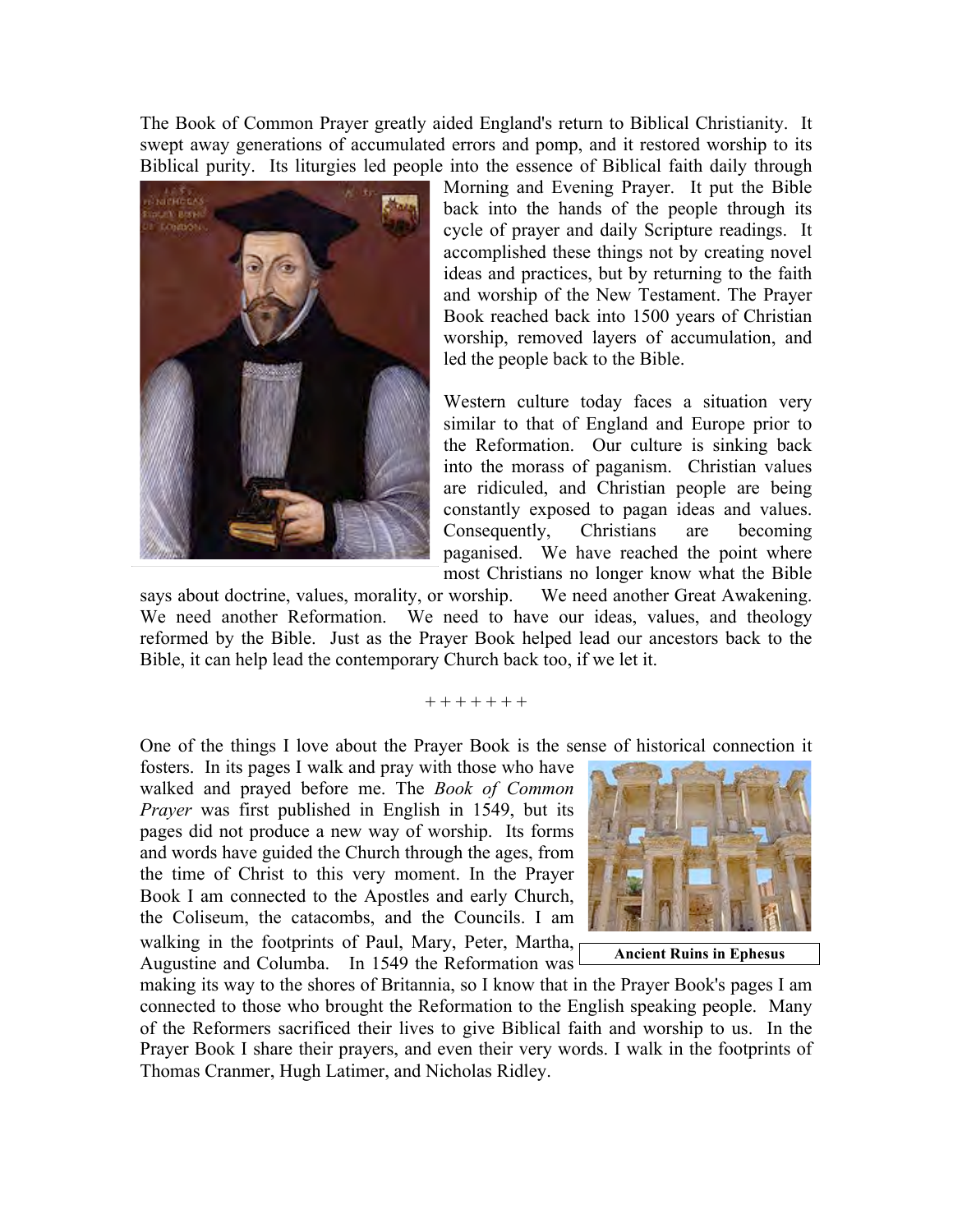To worship as they worshiped is meaningful, and humbling, but the Prayer Book has been in continuous use for nearly 500 years since then. Millions of people in many nations and many cultures have been gathered into Christ, and said and sung His praise through its prayers and services. The Prayer Book connects me to people of every race and tongue. Many of the most godly saints this world has ever known have sought and found the presence of God as they knelt in worship with the Prayer Book in hand. Most of their names are forgotten here on earth, but I am connected to them in their faith and worship. I know that in the Prayer Book I am connected to the Church in all of history. As



I pray the same prayers and believe the same faith, we, and all who pray with us, make "our common supplications" unto God.



**Anglicans at worship in India, ca. 1900**

The goal of every real Christian is to be able to say with St. Paul, "for me, to live is Christ." Most of us will say we have a long way to go before we reach that destination, and that is probably true. It is certainly true that the only sure guide to this destination is the Bible. The Bible alone is the Word of God. In its pages we learn God's heart and meet Him in the Saviour Christ. But the Bible is long and complicated, how can we understand its meaning? The Prayer Book helps. The Prayer Book is a guide to the Bible. The Prayer Book is much like a theology book. A theology book brings the various teachings of Scripture together to make them recognisable and understandable.

The Prayer Book does the same, but where a theology book is intellectual, the Prayer Book is devotional. It puts the Bible's doctrines into prayers we can memorise and call to mind at a moment's notice or need. The constant use of the Prayer Book embeds these doctrines in our soul. It helps them become familiar friends, rather than impersonal facts.

+ + + + + + +